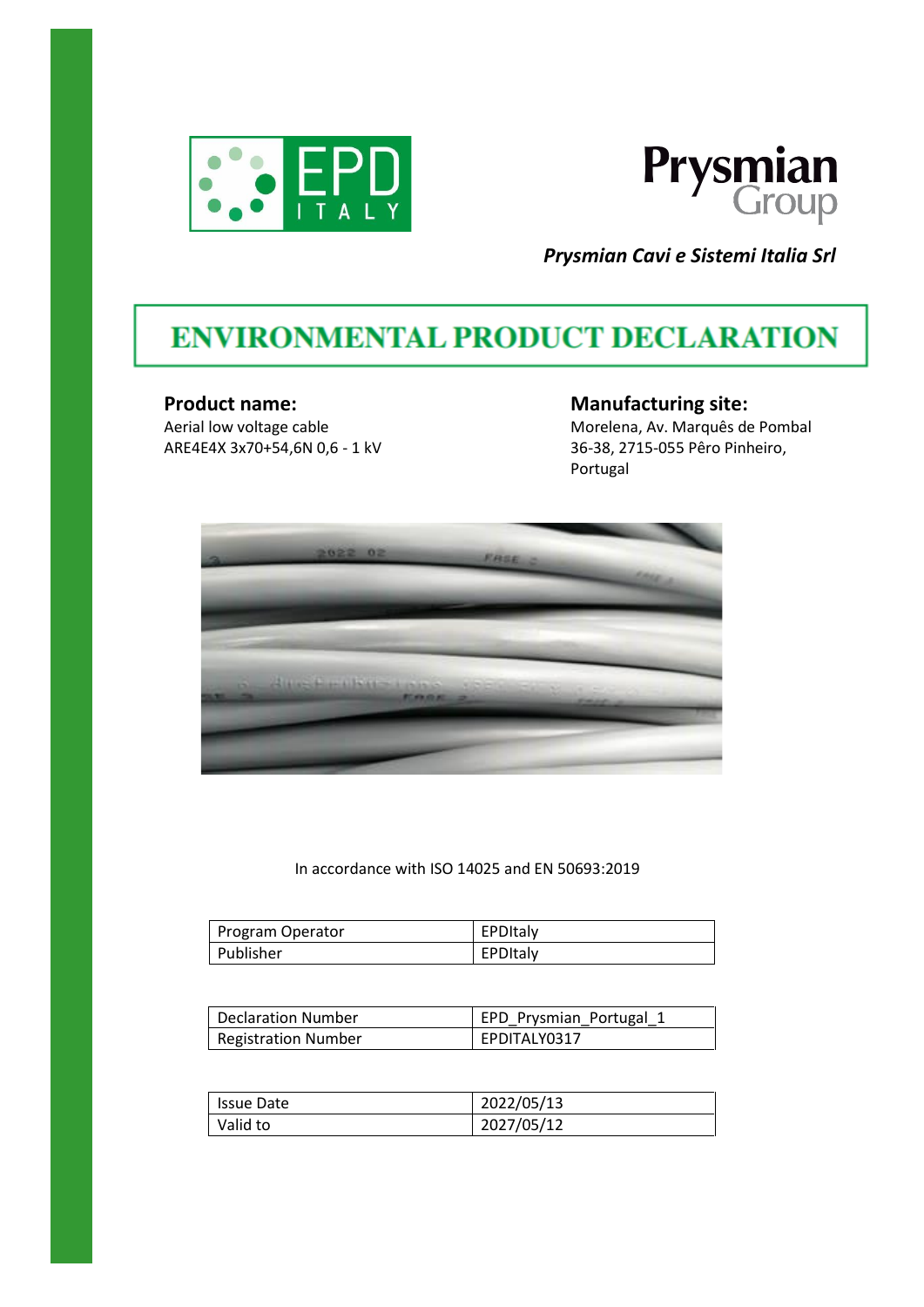

# **1. General information**

| <b>Owner of the</b>                           | Prysmian Cavi e Sistemi Italia Srl                                                                                                                                                                                                                                                                                                                                     |
|-----------------------------------------------|------------------------------------------------------------------------------------------------------------------------------------------------------------------------------------------------------------------------------------------------------------------------------------------------------------------------------------------------------------------------|
| declaration                                   | Via Chiese 6, 20126, Milan, Italy                                                                                                                                                                                                                                                                                                                                      |
| <b>Plant involved</b>                         | General Cable CelCat Energia & Telecomunicações S.A.                                                                                                                                                                                                                                                                                                                   |
| in the EPD                                    | Morelena, Av. Marquês de Pombal 36-38, 2715-055 Pêro Pinheiro, Portugal                                                                                                                                                                                                                                                                                                |
| <b>Product</b>                                | Aerial low voltage cable:                                                                                                                                                                                                                                                                                                                                              |
| identification                                | ARE4E4X 3x70+54,6N 0,6 - 1 kV                                                                                                                                                                                                                                                                                                                                          |
| <b>Product</b>                                | Cable with round aluminium conductors low voltage for the transport and distribution                                                                                                                                                                                                                                                                                   |
| description                                   | of electrical energy in aerial outdoor lines.                                                                                                                                                                                                                                                                                                                          |
| <b>Program</b>                                | EPDITALY (www.epditaly.it)                                                                                                                                                                                                                                                                                                                                             |
| <b>Operator</b>                               | Via Gaetano De Castillia 10 - 20124 Milano, Italy                                                                                                                                                                                                                                                                                                                      |
| Independent<br>verification                   | This declaration has been developed in accordance with the EPDItaly Regulations; further<br>information and the Regulations themselves are available on the website:<br>www.epditaly.it<br>EN 50693 is the framework reference for PCRs.<br>Independent verification of the declaration and data according to ISO 14025:2010.<br>Internal $\square$ External $\square$ |
| <b>Third Party</b>                            | Third party verification performed by: SGS Italia S.p.A. Via Caldera, 21, Milano,                                                                                                                                                                                                                                                                                      |
| <b>Verification</b>                           | Lombardia, 20153. Accredited by Accredia (numero accreditamento: 006H)                                                                                                                                                                                                                                                                                                 |
| <b>CPC-Based Code</b>                         | 463 family "Insulated wire and cable; optical fibre cables" and sub-sequent clusters                                                                                                                                                                                                                                                                                   |
| <b>Company</b><br>contact                     | Dott. Stefano Luciano<br>Prysmian Group - Via Chiese 6<br>20126, Milano, Italy<br>stefano.luciano@prysmiangroup.com                                                                                                                                                                                                                                                    |
| <b>Technical support</b>                      | Deloitte & Touche SpA<br>Via Tortona 25 - 20144, Milano, Italy                                                                                                                                                                                                                                                                                                         |
| <b>Comparability</b>                          | Environmental statements published within the same product category, but from<br>different programs, may not be comparable.                                                                                                                                                                                                                                            |
| <b>Reference</b>                              | This declaration has been developed following the EPDItaly Programme Regulations,                                                                                                                                                                                                                                                                                      |
| documents                                     | available on the website: www.epditaly.it.                                                                                                                                                                                                                                                                                                                             |
| <b>Product Category</b><br><b>Rules (PCR)</b> | EPDItaly007 - CORE PCR EN 50693_BASE_rev.2, issue date: 20-01-2020; revision date:<br>21-10-2020<br>EPDItaly016 - SUB PCR EN 50693_cables_rev.2, 2020/09/25<br>EN 50693:2019                                                                                                                                                                                           |

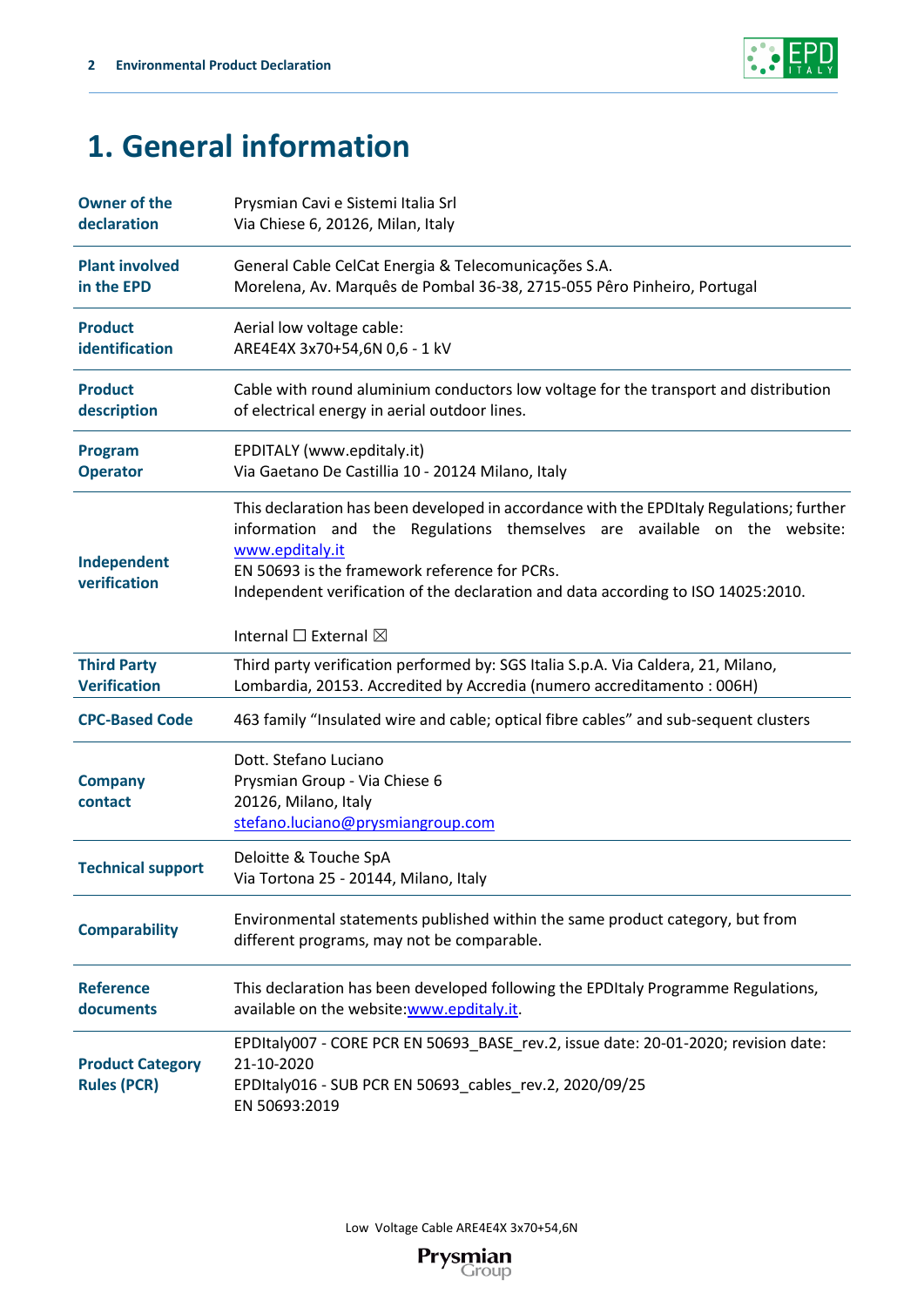

# **2. Company profile**

Prysmian Group is world leader in the power and telecom cable systems industry.

With almost 140 years of experience, the Group offers the widest range of products, services, technologies and know-how for every type of industry, thanks to a widespread commercial presence, R&D centers in Europe, the United States, South America and China and over 500 R&D qualified professionals. The Group is organized into the following operating segments:

**Oil & Gas**: offers innovative solutions for complex instrumentation and control systems and integrated energy to connect the entire oil and gas distribution chain. State-of-the-art manufacturing facilities and test labs provide a wide range of SURF (Subsea Umbelical, Riser and Flowline) cables and products, from steel or thermoplastic umbilical cables, to flexible tubing and downhole technology for business mining offshore;

**Telecom**: the Prysmian Group, by offering an essential contribution to the world's leading companies in the telecommunications sector, has become one of the world's largest producers of cables and accessories for voice, video and data transmission thanks to a complete range of optical fibers, optical and copper cables and connectivity systems. FlexTube® with the highest density of optical fibers, installed in 2017 in Hong Kong to increase the quality of optical fibers and innovation applied to cables allow the Group to face the most difficult and ambitious broadband connection challenges;

**Energy Projects**: the Prysmian Group designs, manufactures and installs high and very high voltage cables and systems for the transmission of underground and submarine energy directly from power plants to primary distribution networks. The technologies of the Group for this business include cables for the operation of wind turbines, cables for connection between the various turbines and for connection to the mainland;

**Energy Products**: in the field of energy transmission and distribution, the Group produces both medium voltage cables and systems for connecting industrial and residential structures to primary distribution networks, and low voltage ones for energy distribution and wiring of buildings. Prysmian solutions were created to support utilities and network managers, industrial companies, installers and wholesalers in the electricity sector.

The Group is also active in the design, production, supply and installation of cables for the most varied applications. In transport, the Prysmian Group has also achieved exceptional milestones, carrying out the wiring of some of the largest passenger aircraft and ships in the world, such as the Airbus 380 or Royal Caribbean's GENESIS fleet, of the fastest trains and the most innovative, like the one inaugurated in Shanghai. Three million passengers on the London Underground travel every day through 400 km of cable tunnels thanks to Prysmian and Draka Fire Resistant cables.

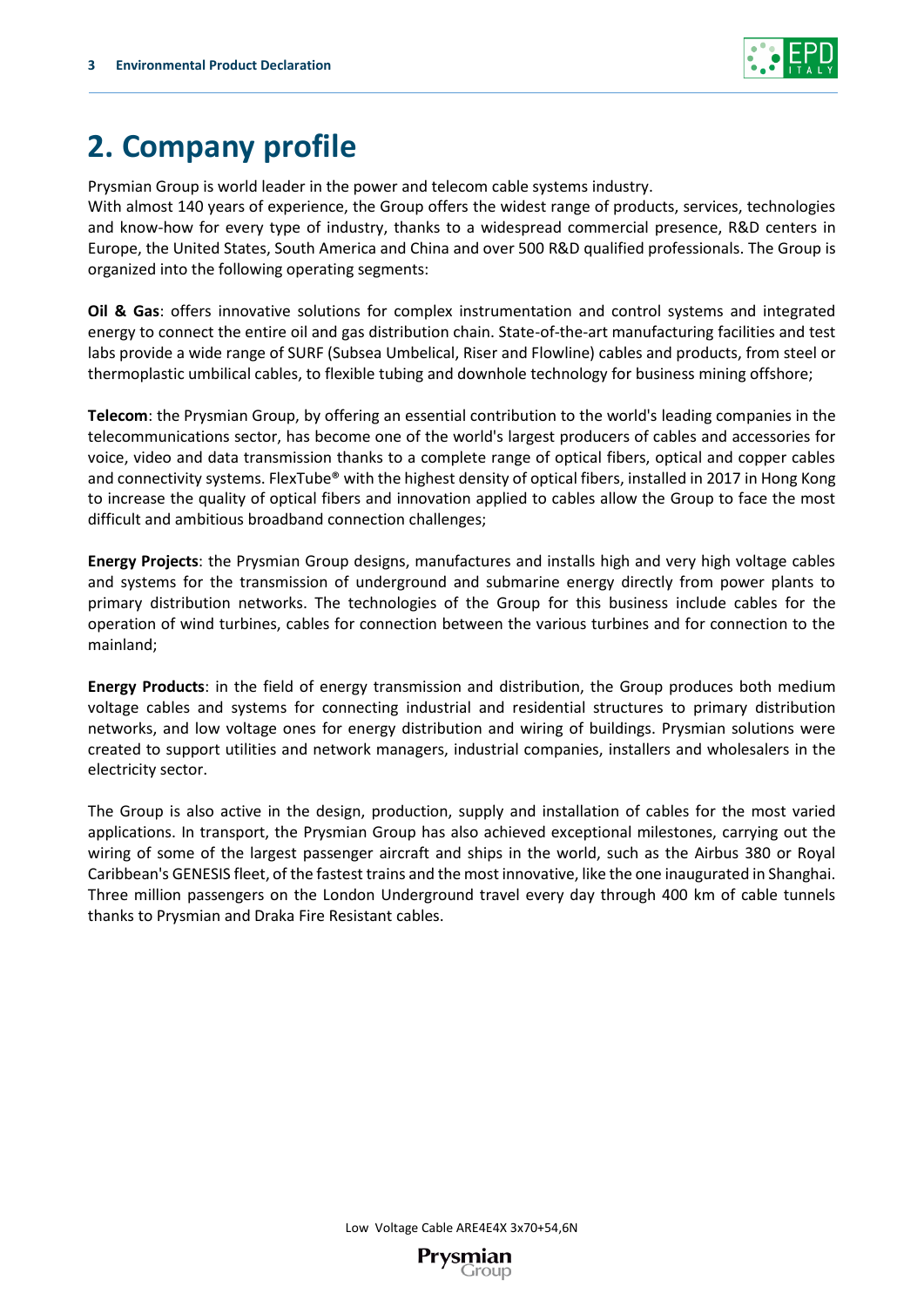

## Innovative cable technology

With a view to facilitating the development of ever more efficient, sustainable and integrated grids, Prysmian Group strives constantly to improve the performance of its terrestrial and submarine cables.

Cables are an essential component of the energy transition, representing the backbone of power grids and facilitating the distribution and transportation of energy between various areas marked by different consumption patterns.

Cables are the backbone of power grids, without which it would not be possible to transmit and transport energy from one country to another.

> Cables make the entire power grid more efficient, facilitating the exchange of energy between different countries/consumption areas with different consumption patterns. Accordingly, they enable consumers to obtain access to cheaper and cleaner energy.

> > Submarine cables transmit clean and sustainable energy from offshore wind farms to the mainland, where the primary distribution network is located.

> > > Terrestrial cables ensure greater integration between the various power grids, balancing demand and supply and transmitting electricity from the areas in which it is generated (the landfall of submarine cables) to the places where it is consumed.

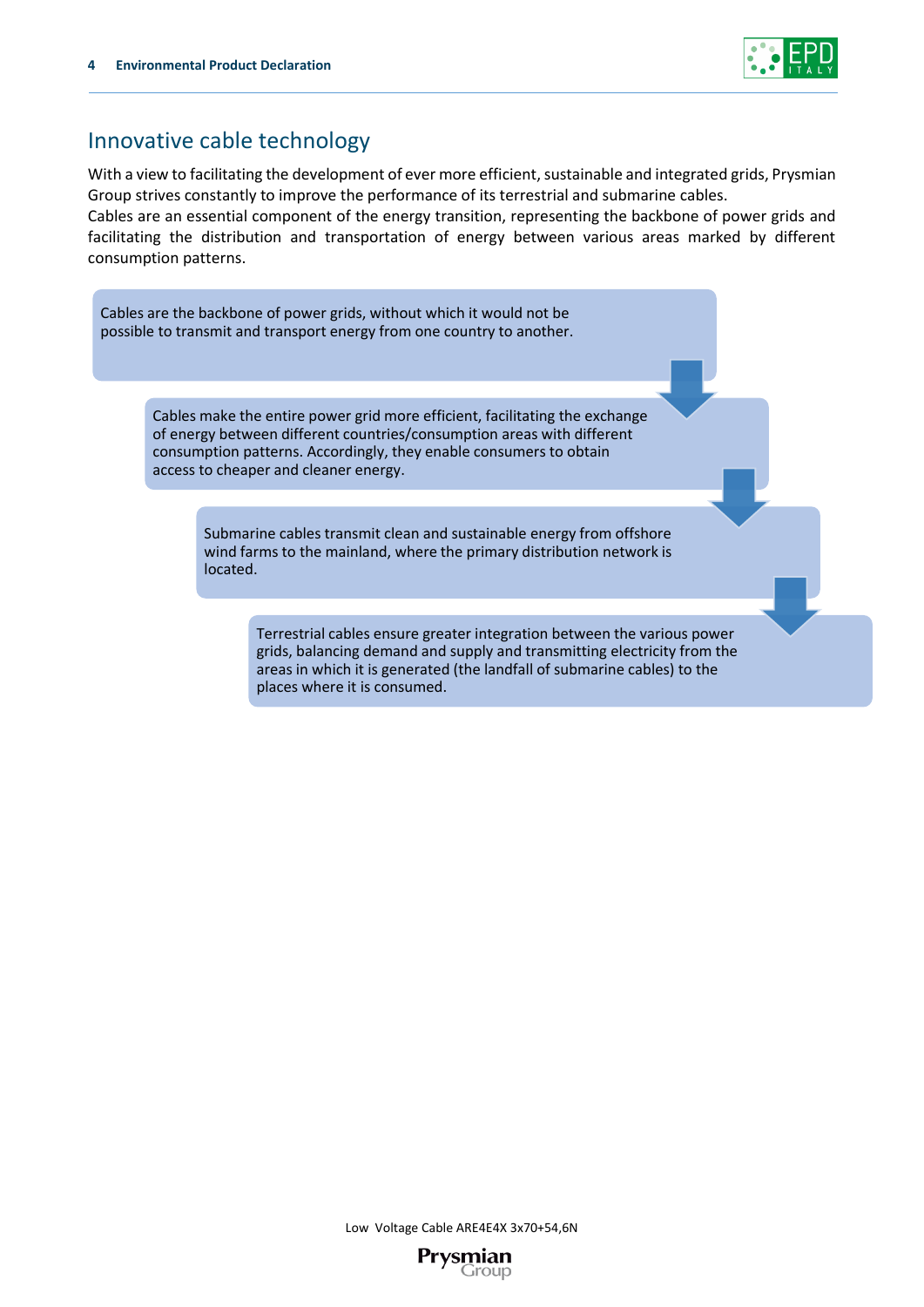

## Production plant

Prysmian Group comprises 104 production plants in more than 50 countries worldwide. The manufacturing site of the product subject to the present EPD is the plant located in Morelena, Portugal:

▪ Prysmian Group - Morelena, Av. Marquês de Pombal 36-38, 2715-055 Pêro Pinheiro, Portugal

The Morelena factory has a total annual production capacity of 13825 tons of energy cables: from the low voltage public distribution network, electrical applications, industry, public or private constructions to medium-voltage cables for the distribution lines or special applications.



## Company contact

For more information on Prysmian's activities or in relation to this environmental product declaration, you can contact:

Dott. Stefano Luciano Prysmian Group - Via Chiese 6, 20126, Milano, Italy stefano.luciano@prysmiangroup.com

Alternatively, you can visit the website[: www.prysmiangroup.com/en/sustainability](http://www.prysmiangroup.com/en/sustainability)

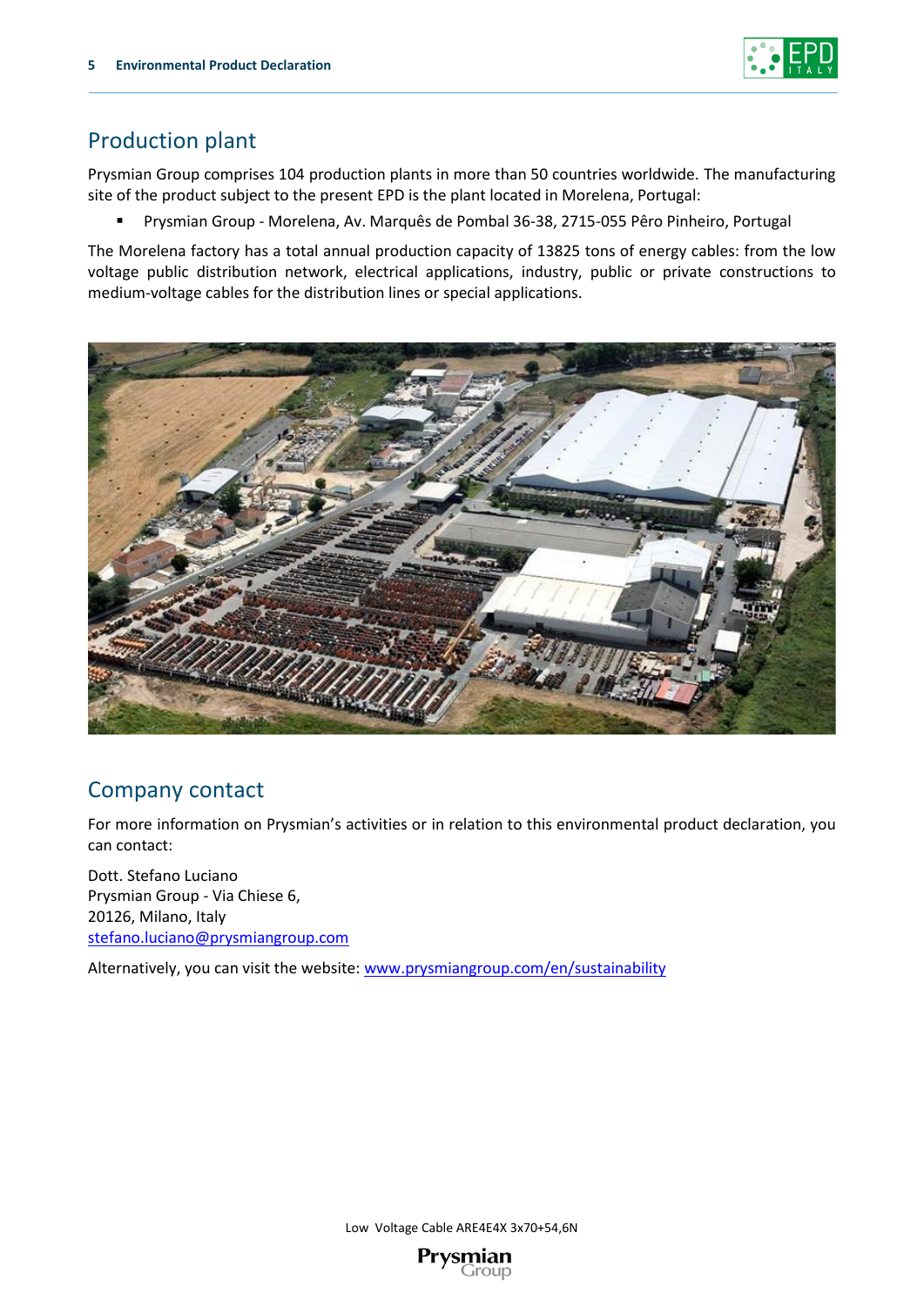

# **3. Scope and type of the EPD**

## Functional unit

The functional unit of the LCA product system is the transmission of electricity with current of 1A by means of the ARE4E4X 3x70+54,6N cable, over a distance of 1 km for 40 years and a 100% use rate.

The associated reference flow is 908,3 kg of cable.

## System boundaries

This EPD considers the entire life cycle of the cable manufactured by Prysmian. The EPD type is therefore "from cradle to grave" type. In accordance with the EPD Regulations, specifically PCR 007 (Electronic and electrical products and systems) and sub-PCR 016 (Cables and wires), the system boundaries are set with reference to the following three modules:

- 1. **Upstream module** which includes all the relevant supply chain processes.
- 2. **Core module** which includes all the relevant processes related to the assembly of the cable and the production of its packaging
- 3. **Downstream module** which includes all the relevant processes that take place after the assembly stage:
	- product transportation/distribution;
	- product installation;
	- product use & maintenance;
	- product end-of-life.

The system boundaries of the product covered by this EPD, together with the main processes that characterize the phases of the life cycle studied, are represented in figure 1. The system boundaries are described also taking into account the stages proposed by EN 50693.

## Type of EPD

Product EPD; this declaration relates to a specific product by a specific manufacturer.

## Geographical scope

Manufacturing: Portugal Product distribution: Europe

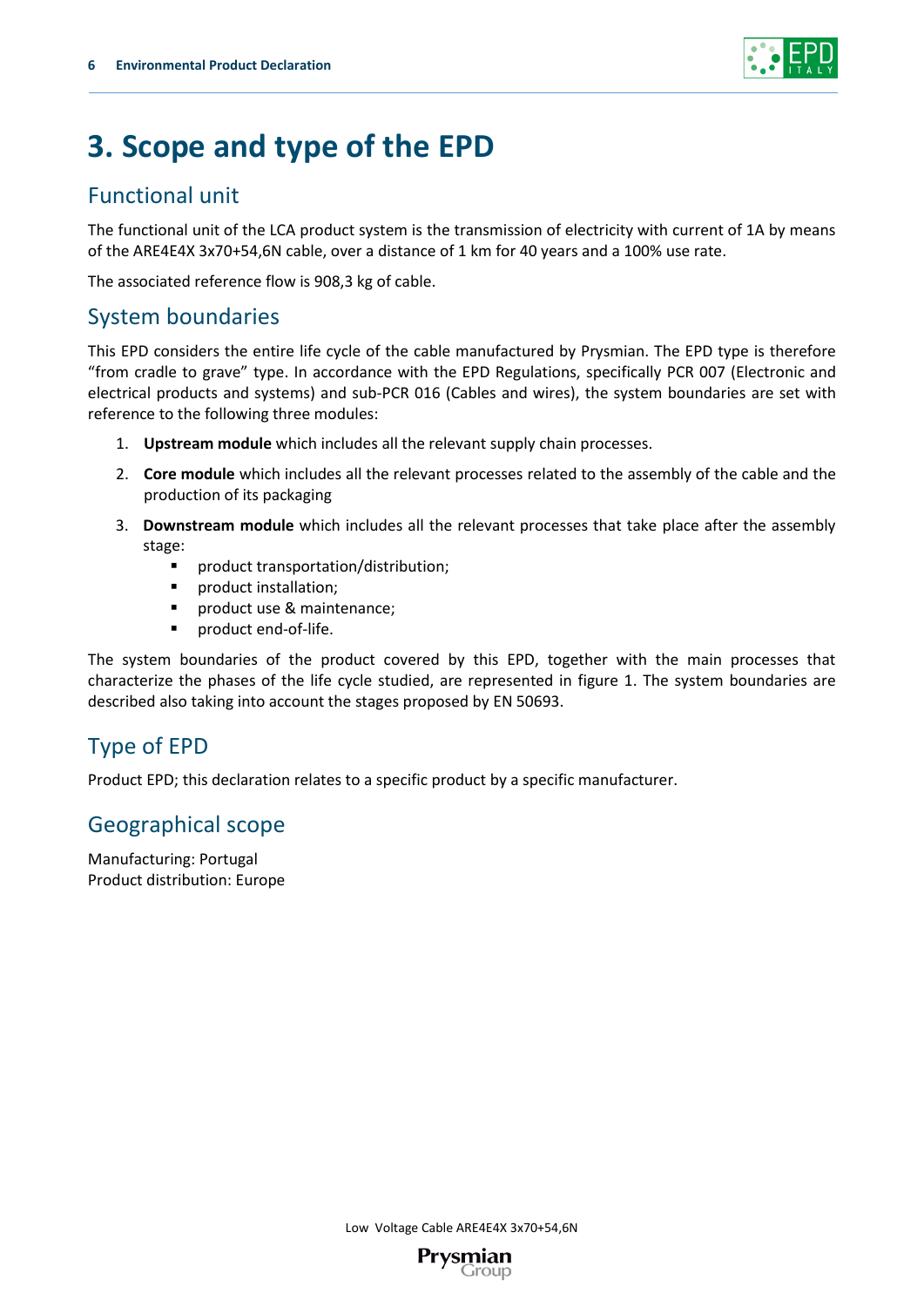



Figure 1 - System boundaries

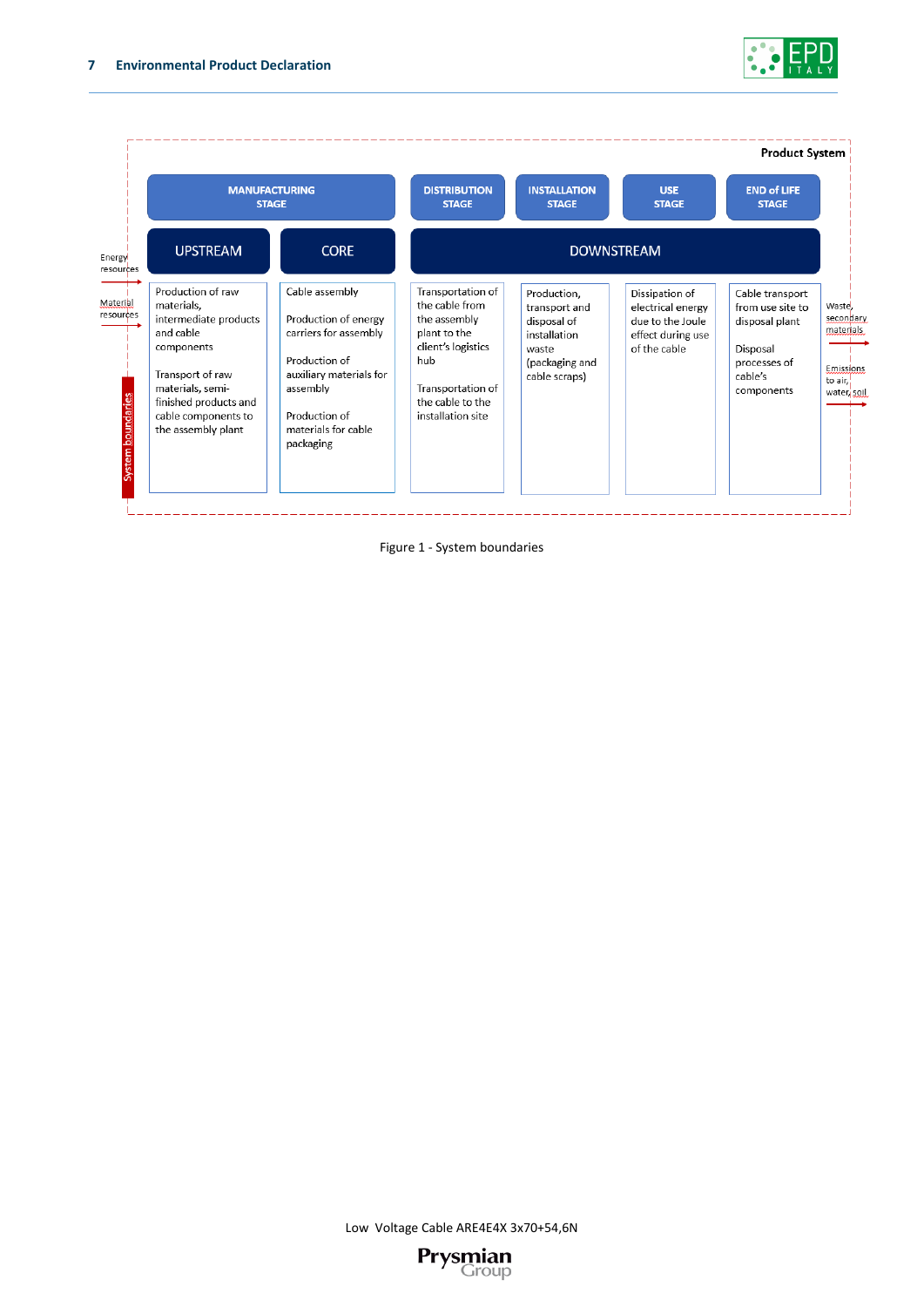

# **4. Product description**

## Products identification

Aerial low voltage cable:

• ARE4E4X 3x70+54,6N 0,6 - 1 kV

This product is three-core aerial selfsupporting cable with visible helix and aluminium conductors, with crosslinked polyethylene (XLPE) insulated and sheathed.



 $\vee$ 

 $VI$ 

III fillers and inner covering

concentric conductor outersheath marking

Cables with round aluminium conductors, class 2 = stranded; grey outer sheath.

## Function and application

The function of the product is the transportation and distribution of electrical energy in aerial outdoor lines.

 $\mathbf{u}$ 

insulation

Main applications: to be used in electricity distribution networks.

## Electrical and Thermal parameters

|                                 | Cable ARE4E4X 3x70+54.6N |
|---------------------------------|--------------------------|
| Nominal voltage U0 [V]          | 600                      |
| Nominal voltage U [V]           | 1000                     |
| Max. conductor temperature [°C] | 90                       |

## Chemical properties

|                      | Cable ARE4E4X 3x70+54,6N                                                                                             |
|----------------------|----------------------------------------------------------------------------------------------------------------------|
| CPR reaction to fire | Fca                                                                                                                  |
| Halogen free         | IEC 60754-1 (HCl ≤0,5 mg/g)<br>IEC 60754-2 (pH ≥4,3; conductivity ≤10 mS/mm)<br>-Test not demanded by cable standard |
| UV resistant         | HD 626-2 § 2.5.3<br>(TS and EB variation $\leq \pm 20$ %; no cracks)                                                 |
| Lead free            | Yes                                                                                                                  |

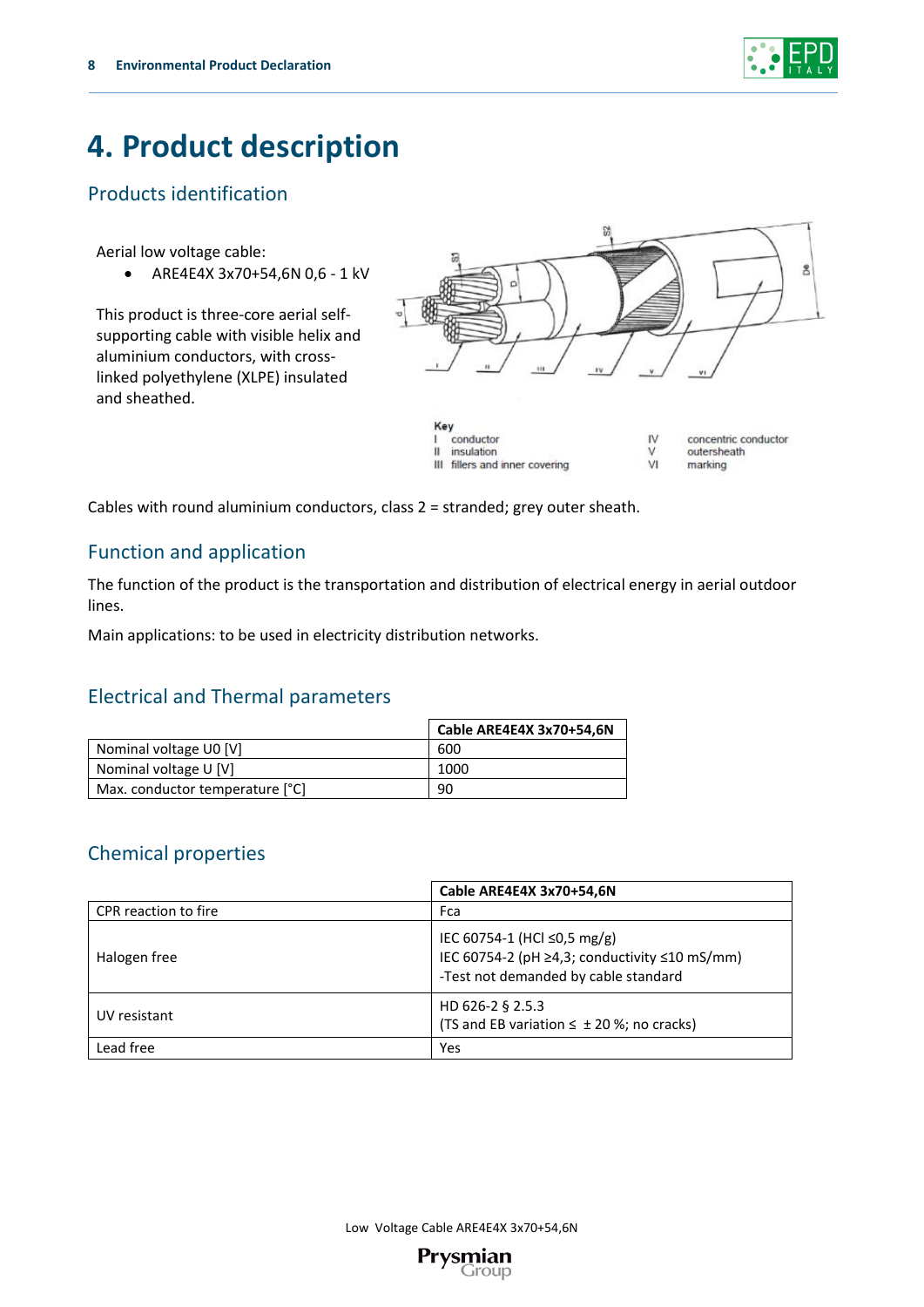

## Cable properties

|                                        | Cable ARE4E4X 3x70+54,6N |
|----------------------------------------|--------------------------|
| Nominal thickness insulation [mm]      | 1.6                      |
| Nominal outer diameter [mm]            | $12,9 - 14,5$            |
| Cable Weight [kg/km]                   | 925                      |
| Conductor resistance at 20° C [Ohm/km] | 0,443 - 0,630            |

## Cable composition

|                                      |                    | Cable ARE4E4X 3x70+54,6N |
|--------------------------------------|--------------------|--------------------------|
| <b>Material</b>                      | $kg/1$ km of cable | %/1 km of cable          |
| Insulator and semiconductor          | 158,372            | 17,4%                    |
| Electricity conduction and shielding | 513,049            | 56,5%                    |
| Electricity conduction and shielding | 149                | 16,4%                    |
| Separation tape                      | 1,3                | 0,1%                     |
| Insulator                            | 78,27              | 8,6%                     |
| Pigment                              | 8,33               | 0,9%                     |
| <b>Total</b>                         | 908,3              | 100 %                    |

The cable under study do not contain dangerous substances of a high degree of concern (Substances of Very High Concern-SVHC) contemplated in the ECHA Candidate List [\(https://echa.europa.eu/it/candidate-list](https://echa.europa.eu/it/candidate-list-table)[table\)](https://echa.europa.eu/it/candidate-list-table).

The packaging of the cable consists of wooden reel.

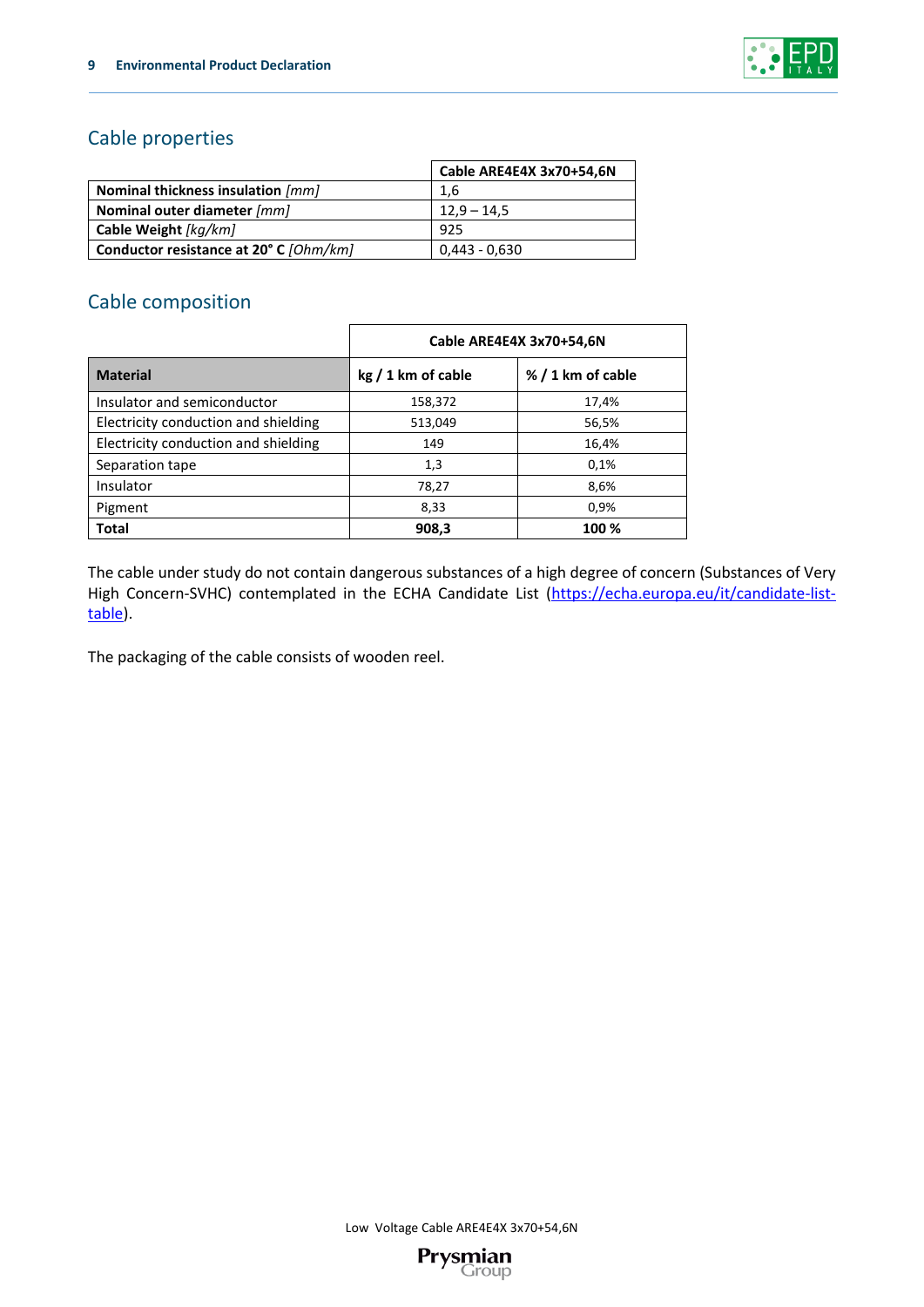

# **5. Environmental performances**

The environmental performance of the aerial low voltage cable:

• ARE4E4X 3x70+54,6N 0,6 - 1 kV

is shown for 1 km of cable for each module (upstream, core, downstream) and for each stage (Manufacturing, Distribution, Installation, Use and End-of-life) of the life cycle.

The declared environmental indicators include:

- core environmental impacts
- resource use
- waste production
- output flows.

The environmental impact indicators are quantified using the characterisation factors and impact assessment methods specified in EN 15804:2012+A2:2019.

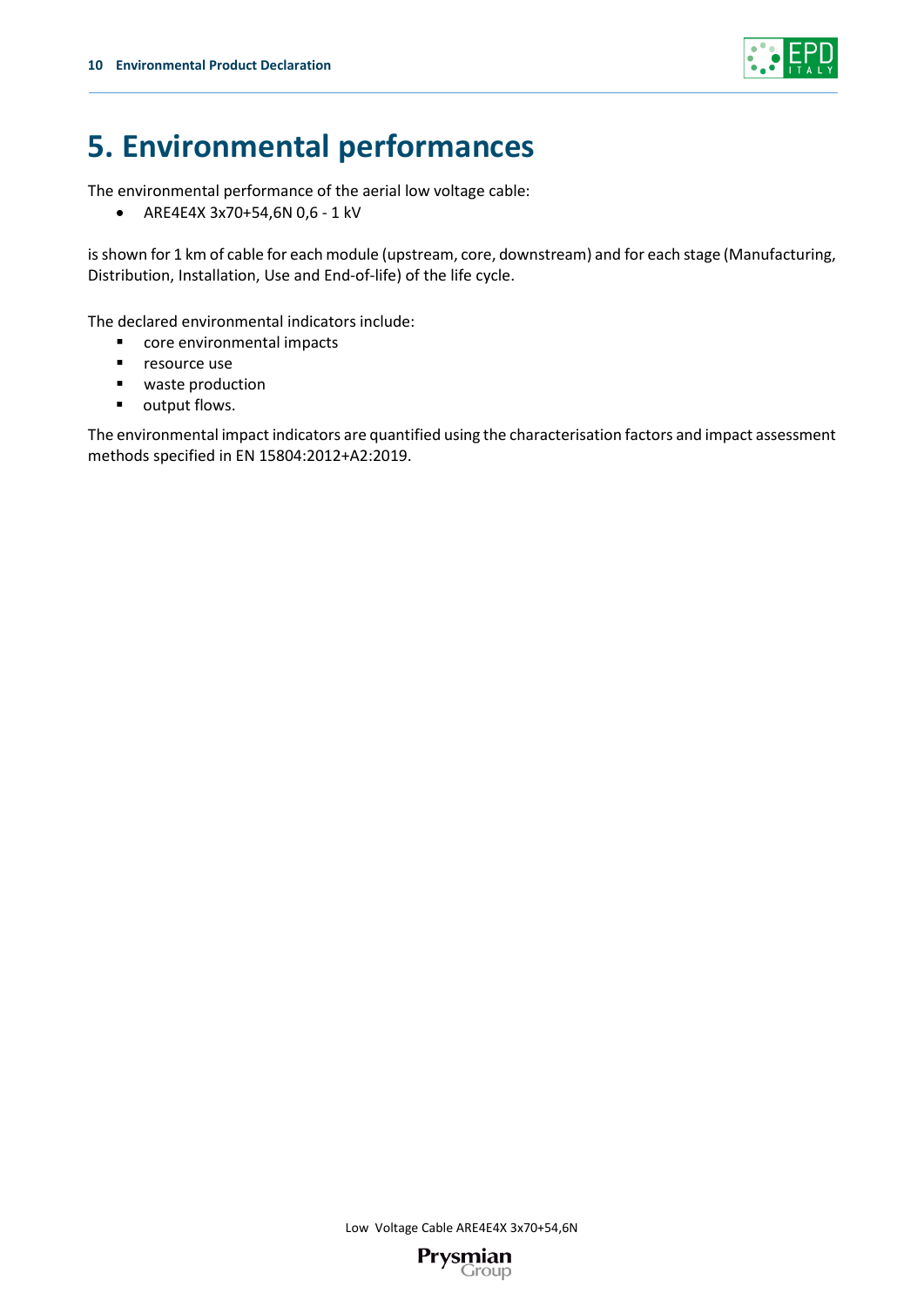

## ARE4E4X 3x70+54,6N

#### **Core Environmental Impact Indicators**

*1 km of cable ARE4E4X 3x70+54,6N, electricity transmission of 1A of carried current for 40 years*

| ARE4E4X 3x70+54,6N                                                                                     |              |              |             |            |              |  |  |
|--------------------------------------------------------------------------------------------------------|--------------|--------------|-------------|------------|--------------|--|--|
| <b>DOWNSTREAM</b><br><b>Indicator</b><br><b>UPSTREAM</b><br><b>CORE</b><br><b>TOTAL</b><br><b>Unit</b> |              |              |             |            |              |  |  |
| <b>GWP-total</b>                                                                                       | $kg CO2$ eq  | 5,76E+03     | $3,20E+02$  | 1,46E+03   | 7,53E+03     |  |  |
| <b>GWP-fossil</b>                                                                                      | $kg CO2$ eq  | $5,67E+03$   | $3,18E+02$  | 1,46E+03   | 7,44E+03     |  |  |
| GWP-biogen.                                                                                            | $kg CO2$ eq  | $-5,35E+01$  | $-2,37E+02$ | 2,91E+02   | $0.00E + 00$ |  |  |
| <b>GWP-luluc</b>                                                                                       | $kg CO2$ eq  | $9,13E+01$   | 1,75E+00    | 6,31E-01   | 9,37E+01     |  |  |
| <b>ODP</b>                                                                                             | kg CFC11eq   | 5,19E-04     | 2,10E-05    | 1,13E-04   | 6,53E-04     |  |  |
| AP                                                                                                     | mol $H+eq$   | $3,43E+01$   | 2,07E+00    | $3,20E+00$ | 3,96E+01     |  |  |
| EP-freshw.                                                                                             | kg Peq       | 2,75E+00     | 9,82E-02    | 2,46E-01   | 3,09E+00     |  |  |
| <b>POCP</b>                                                                                            | kgNMVOCeq    | 1,79E+01     | $1,04E+00$  | $2,62E+00$ | 2,15E+01     |  |  |
| ADPmin&met                                                                                             | kg Sb eq     | 1,65E-02     | 6,04E-04    | 2,72E-03   | 1,98E-02     |  |  |
| <b>ADPfossil</b>                                                                                       | MJ           | $9,18E + 04$ | 3,88E+03    | 1,14E+04   | 1,07E+05     |  |  |
| <b>WDP</b>                                                                                             | $m3$ depriv. | $1,42E+03$   | 7,67E+01    | 4,15E+01   | 1,54E+03     |  |  |

| ARE4E4X 3x70+54,6N |              |                               |                              |                              |                            |                             |              |
|--------------------|--------------|-------------------------------|------------------------------|------------------------------|----------------------------|-----------------------------|--------------|
| <b>Indicator</b>   | <b>Unit</b>  | <b>Manufacturing</b><br>stage | <b>Distribution</b><br>stage | <b>Installation</b><br>stage | <b>Use</b><br><b>Stage</b> | <b>End-of-life</b><br>stage | <b>TOTAL</b> |
| <b>GWP-total</b>   | $kg CO2$ eq  | 6,08E+03                      | 3,99E+02                     | $3,14E+01$                   | 1,91E+02                   | 8,35E+02                    | 7,53E+03     |
| <b>GWP-fossil</b>  | $kg CO2$ eq  | 5,98E+03                      | 3,99E+02                     | $3,14E+01$                   | 1,91E+02                   | 8,35E+02                    | 7,44E+03     |
| GWP-biogen.        | $kg CO2$ eq  | $-2,91E+02$                   | $-1,98E+00$                  | $-2,84E-02$                  | $-8,82E+00$                | $3,02E+02$                  | $0.00E + 00$ |
| <b>GWP-luluc</b>   | $kg CO2$ eq  | 9,30E+01                      | 1,34E-01                     | 1,01E-03                     | 3,95E-01                   | 1,00E-01                    | 9,37E+01     |
| <b>ODP</b>         | kg CFC11eq   | 5,40E-04                      | 9,05E-05                     | 1,93E-07                     | 9,57E-06                   | 1,31E-05                    | 6,53E-04     |
| AP                 | $mol H+eq$   | $3,64E + 01$                  | 1,60E+00                     | 1,28E-02                     | $1,02E+00$                 | 5,71E-01                    | 3,96E+01     |
| EP-freshw.         | kg Peq       | 2,85E+00                      | 2,68E-02                     | 6,31E-04                     | 1,88E-01                   | 3,00E-02                    | $3,09E+00$   |
| <b>POCP</b>        | kgNMVOCeq    | 1,89E+01                      | 1,63E+00                     | 1,88E-02                     | 4,24E-01                   | 5,46E-01                    | 2,15E+01     |
| ADPmin&met         | kg Sb eq     | 1,71E-02                      | 1,40E-03                     | 9,38E-06                     | 4,21E-04                   | 8,96E-04                    | 1,98E-02     |
| <b>ADPfossil</b>   | MJ           | 9,57E+04                      | $6,03E+03$                   | 1,90E+01                     | 3,98E+03                   | 1,36E+03                    | 1,07E+05     |
| <b>WDP</b>         | $m3$ depriv. | 1,49E+03                      | $9,84E+00$                   | 1,89E-01                     | 3,99E+01                   | $-8,41E+00$                 | 1,54E+03     |

**GWP-total** = Global Warming Potential; **GWP-fossil** = Global Warming Potential - fossil; **GWP-biogenic** = Global Warming Potential biogenic; **GWP-luluc** = Global Warming Potential - land use and land use change; **ODP** = Depletion potential of the stratospheric ozone layer; **AP** = Acidification potential, Accumulated Exceedance; **EP-freshwater** = Eutrophication potential, fraction of nutrients reaching freshwater end compartment; **POCP** = Formation potential of tropospheric ozone; **ADP-minerals&metals** = Abiotic depletion potential for non-fossil resources; **ADP-fossil** = Abiotic depletion for fossil resources potential; **WDP** = Water deprivation potential, deprivation weighted water consumption

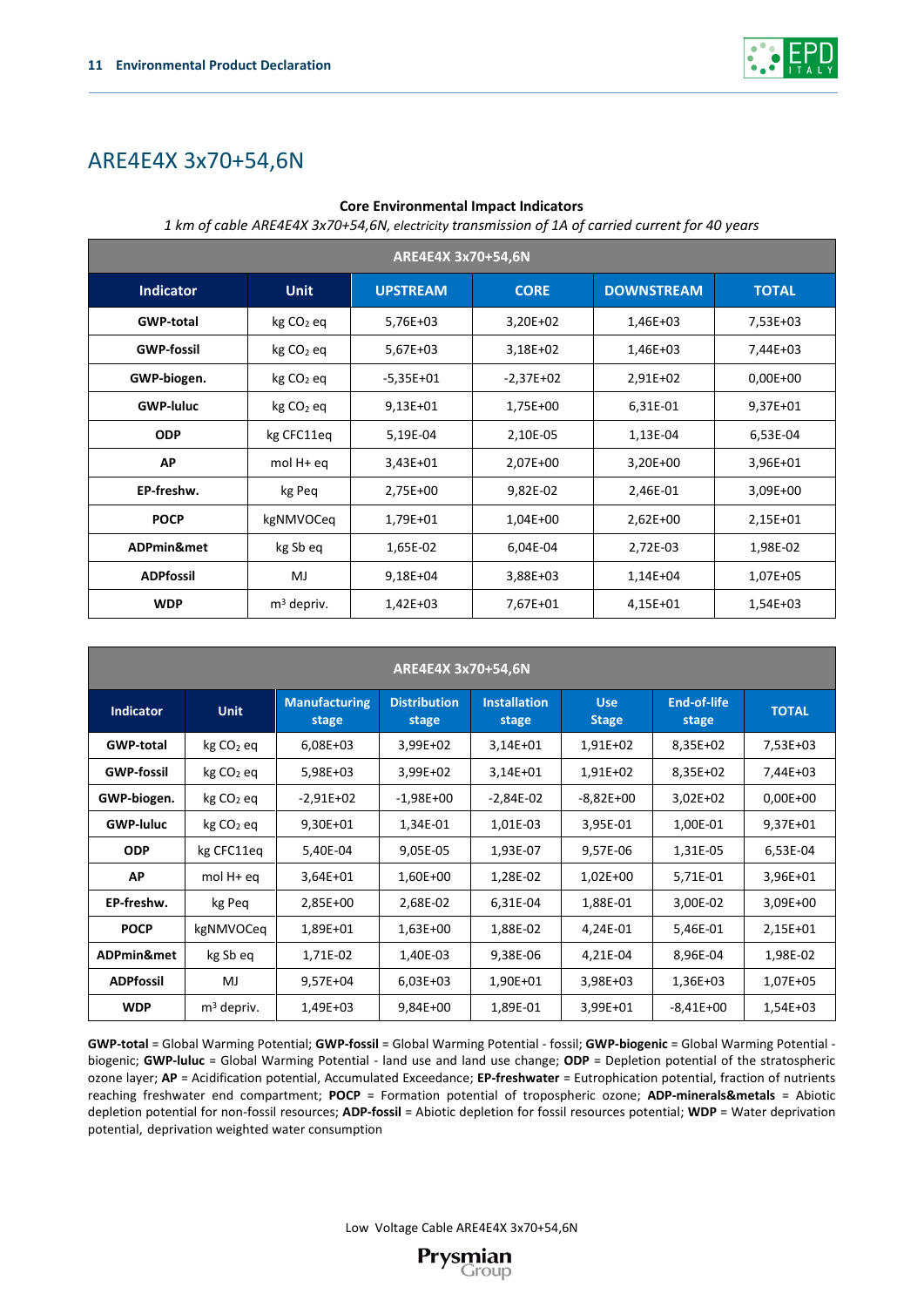

#### **Resource use indicators**

| 1 km of cable ARE4E4X 3x70+54,6N, electricity transmission of 1A of carried current for 40 years |  |
|--------------------------------------------------------------------------------------------------|--|
|                                                                                                  |  |

| ARE4E4X 3x70+54,6N |                |              |            |            |            |  |
|--------------------|----------------|--------------|------------|------------|------------|--|
| <b>Indicator</b>   | <b>Unit</b>    | <b>TOTAL</b> |            |            |            |  |
| <b>PENRE</b>       | MJ, NCV        | $9,15E+04$   | $3,85E+03$ | 1,14E+04   | 1,07E+05   |  |
| <b>PERE</b>        | MJ, NCV        | 2,51E+04     | $3,47E+03$ | 8,04E+02   | 2,94E+04   |  |
| <b>PENRM</b>       | MJ, NCV        | 7,10E+03     | $0,00E+00$ | $0,00E+00$ | 7,10E+03   |  |
| <b>PERM</b>        | MJ, NCV        | 1,28E+02     | $3,24E+03$ | $0,00E+00$ | $3,37E+03$ |  |
| <b>PENRT</b>       | MJ, NCV        | 9,86E+04     | $3,85E+03$ | 1,14E+04   | 1,14E+05   |  |
| <b>PERT</b>        | MJ, NCV        | $2,52E+04$   | 6,71E+03   | 8,04E+02   | $3,27E+04$ |  |
| <b>FW</b>          | m <sup>3</sup> | 1,90E+02     | 1,61E+00   | $3,11E+00$ | 1,95E+02   |  |
| <b>MS</b>          | kg             | $0,00E+00$   | $0,00E+00$ | $0,00E+00$ | $0,00E+00$ |  |
| <b>RSF</b>         | MJ             | $0,00E+00$   | $0,00E+00$ | $0,00E+00$ | $0,00E+00$ |  |
| <b>NRSF</b>        | MJ             | $0,00E+00$   | $0,00E+00$ | $0,00E+00$ | $0,00E+00$ |  |

| ARE4E4X 3x70+54,6N |                |                               |                              |                              |                            |                      |              |
|--------------------|----------------|-------------------------------|------------------------------|------------------------------|----------------------------|----------------------|--------------|
| <b>Indicator</b>   | <b>Unit</b>    | <b>Manufacturing</b><br>stage | <b>Distribution</b><br>stage | <b>Installation</b><br>stage | <b>Use</b><br><b>Stage</b> | End-of-life<br>stage | <b>TOTAL</b> |
| <b>PENRE</b>       | MJ, NCV        | $9,54E+04$                    | $6,02E+03$                   | 1,90E+01                     | 3,97E+03                   | 1,35E+03             | 1,07E+05     |
| <b>PERE</b>        | MJ, NCV        | 2,86E+04                      | $8,12E+01$                   | 1,48E+00                     | $6,29E+02$                 | 9,29E+01             | 2,94E+04     |
| <b>PENRM</b>       | MJ, NCV        | 7,10E+03                      | $0,00E+00$                   | $0.00E + 00$                 | $0,00E+00$                 | $0,00E+00$           | 7,10E+03     |
| <b>PERM</b>        | MJ, NCV        | $3,37E+03$                    | $0.00E + 00$                 | $0.00E + 00$                 | $0,00E + 00$               | $0,00E+00$           | $3,37E+03$   |
| <b>PENRT</b>       | MJ, NCV        | $1,02E+05$                    | $6,02E+03$                   | 1,90E+01                     | $3,97E+03$                 | $1,35E+03$           | 1,14E+05     |
| <b>PERT</b>        | MJ, NCV        | $3,19E+04$                    | $8,12E+01$                   | 1,48E+00                     | $6,29E+02$                 | 9,29E+01             | $3.27E + 04$ |
| <b>FW</b>          | m <sup>3</sup> | 1,91E+02                      | 2,40E-01                     | 1,07E-02                     | $3,34E+00$                 | $-4,77E-01$          | 1,95E+02     |
| <b>MS</b>          | kg             | $0,00E+00$                    | $0,00E+00$                   | $0,00E + 00$                 | $0,00E+00$                 | $0,00E+00$           | $0.00E + 00$ |
| <b>RSF</b>         | MJ             | $0,00E+00$                    | $0,00E+00$                   | $0.00E + 00$                 | $0,00E+00$                 | $0,00E+00$           | $0.00E + 00$ |
| <b>NRSF</b>        | MJ             | $0,00E+00$                    | $0,00E+00$                   | $0.00E + 00$                 | 0,00E+00                   | $0,00E+00$           | $0.00E + 00$ |

**PENRE** = Use of non-renewable primary energy excluding non-renewable primary energy resources used as raw materials; **PERE** = Use of renewable primary energy excluding renewable primary energy resources used as raw materials; **PENRM** = Use of nonrenewable primary energy resources used as raw materials; **PERM** = Use of renewable primary energy resources used as raw materials; **PENRT** = Total use of non-renewable primary energy resources; **PERT** = Total use of renewable primary energy resources; **FW** = Use of net fresh water; **MS** = Use of secondary material; **RSF** = Use of renewable secondary fuels; **NRSF** = Use of non-renewable secondary fuels;

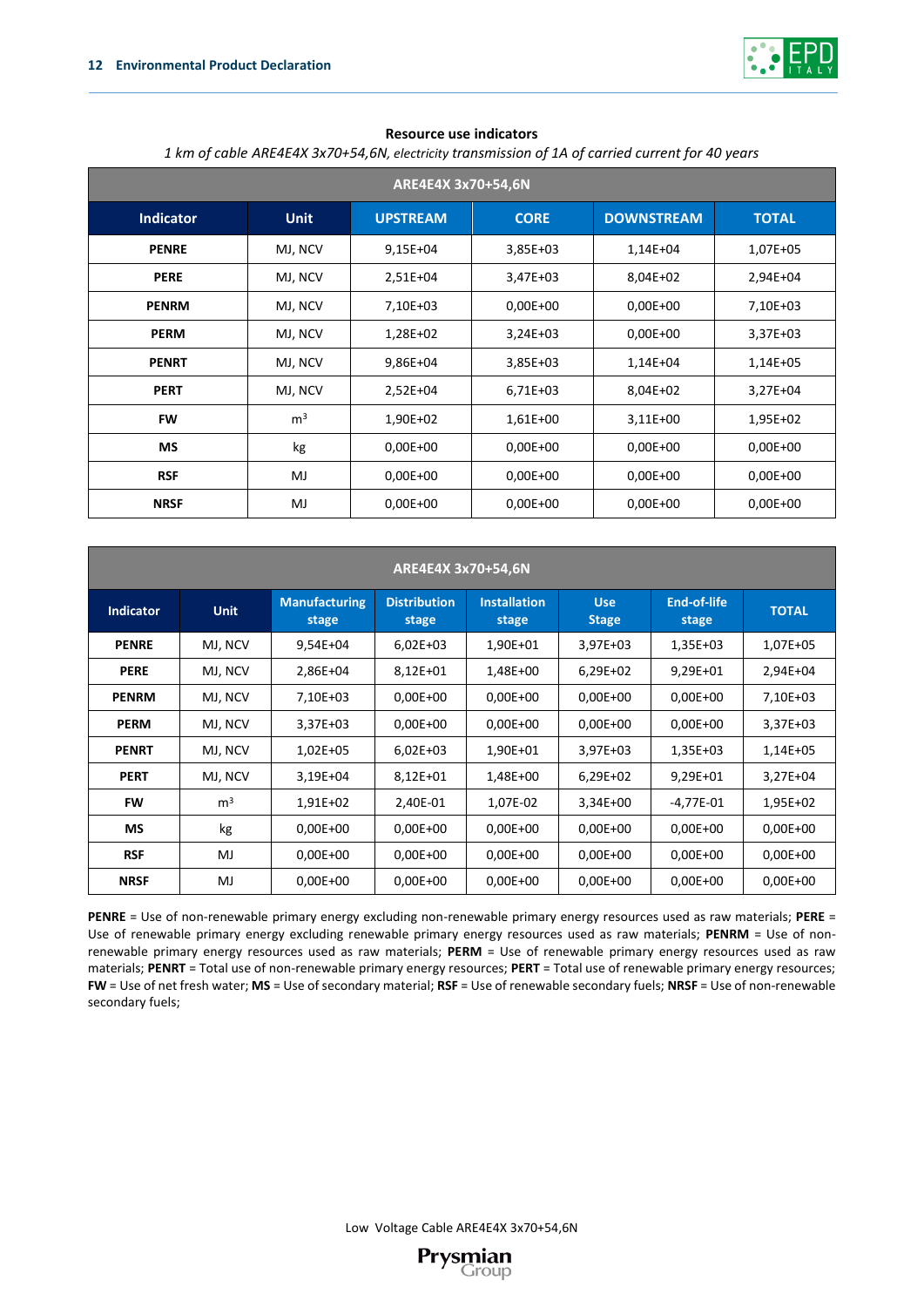

#### **Waste production indicators**

## **ARE4E4X 3x70+54,6N Indicator Unit UPSTREAM CORE DOWNSTREAM TOTAL HWD** kg 0,00E+00 9,95E-01 0,00E+00 9,95E-01 **NHWD** Kg 0,00E+00 9,29E+00 2,16E+02 2,26E+02 **RWD** kg 0,00E+00 0,00E+00 0,00E+00 0,00E+00

## *1 km of cable ARE4E4X 3x70+54,6N, electricity transmission of 1A of carried current for 40 years*

| ARE4E4X 3x70+54,6N |             |                               |                              |                              |                            |                      |              |
|--------------------|-------------|-------------------------------|------------------------------|------------------------------|----------------------------|----------------------|--------------|
| <b>Indicator</b>   | <b>Unit</b> | <b>Manufacturing</b><br>stage | <b>Distribution</b><br>stage | <b>Installation</b><br>stage | <b>Use</b><br><b>Stage</b> | End-of-life<br>stage | <b>TOTAL</b> |
| <b>HWD</b>         | kg          | 9,95E-01                      | $0,00E+00$                   | $0.00E + 00$                 | 0,00E+00                   | 0,00E+00             | 9,95E-01     |
| <b>NHWD</b>        | Кg          | $9,29E+00$                    | $0.00E + 00$                 | 1,78E+01                     | $0.00E + 00$               | 1,99E+02             | 2,26E+02     |
| <b>RWD</b>         | kg          | $0,00E+00$                    | $0.00E + 00$                 | $0,00E+00$                   | $0.00E + 00$               | $0,00E+00$           | $0.00E + 00$ |

**HWD** = Hazardous waste disposed; **NHWD** = Non-hazardous waste disposed; **RWD** = Radioactive waste disposed;

#### **Output flows indicators**

*1 km of cable ARE4E4X 3x70+54,6N, electricity transmission of 1A of carried current for 40 years*

| ARE4E4X 3x70+54,6N |             |                 |             |                   |              |  |
|--------------------|-------------|-----------------|-------------|-------------------|--------------|--|
| <b>Indicator</b>   | <b>Unit</b> | <b>UPSTREAM</b> | <b>CORE</b> | <b>DOWNSTREAM</b> | <b>TOTAL</b> |  |
| <b>MER</b>         | kg          | $0,00E+00$      | $0,00E+00$  | $0,00E + 00$      | $0,00E+00$   |  |
| <b>MFR</b>         | kg          | $0,00E+00$      | $1,32E+02$  | $4,63E+02$        | 5,96E+02     |  |
| <b>CRU</b>         | kg          | $0,00E+00$      | $0,00E+00$  | $2,64E+01$        | 2,64E+01     |  |
| ETE.               | MJ, NCV     | $0,00E+00$      | $0,00E+00$  | $0.00E + 00$      | $0,00E+00$   |  |
| EEE.               | MJ, NCV     | $0,00E+00$      | $0,00E+00$  | $0.00E + 00$      | $0,00E+00$   |  |

| ARE4E4X 3x70+54,6N |             |                               |                              |                              |                            |                      |              |
|--------------------|-------------|-------------------------------|------------------------------|------------------------------|----------------------------|----------------------|--------------|
| <b>Indicator</b>   | <b>Unit</b> | <b>Manufacturing</b><br>stage | <b>Distribution</b><br>stage | <b>Installation</b><br>stage | <b>Use</b><br><b>Stage</b> | End-of-life<br>stage | <b>TOTAL</b> |
| <b>MER</b>         | kg          | $0,00E+00$                    | $0,00E+00$                   | $0.00E + 00$                 | $0.00E + 00$               | $0.00E + 00$         | $0,00E+00$   |
| <b>MFR</b>         | kg          | $1,32E+02$                    | 0,00E+00                     | $0.00E + 00$                 | $0.00E + 00$               | $4.63E + 02$         | 5,96E+02     |
| <b>CRU</b>         | kg          | $0.00E + 00$                  | $0.00E + 00$                 | $2.64E + 01$                 | $0,00E+00$                 | $0.00E + 00$         | $2.64E + 01$ |
| <b>ETE</b>         | MJ, NCV     | $0.00E + 00$                  | $0.00E + 00$                 | $0.00E + 00$                 | $0.00E + 00$               | $0.00E + 00$         | $0.00E + 00$ |
| EEE                | MJ, NCV     | $0,00E+00$                    | $0,00E+00$                   | $0.00E + 00$                 | $0.00E + 00$               | $0.00E + 00$         | $0,00E+00$   |

**MER** = Materials for energy recovery; **MFR** = Materials for recycling; **CRU** = Components for reuse; **ETE**= Exported thermal energy; **EEE**= Exported electricity energy;

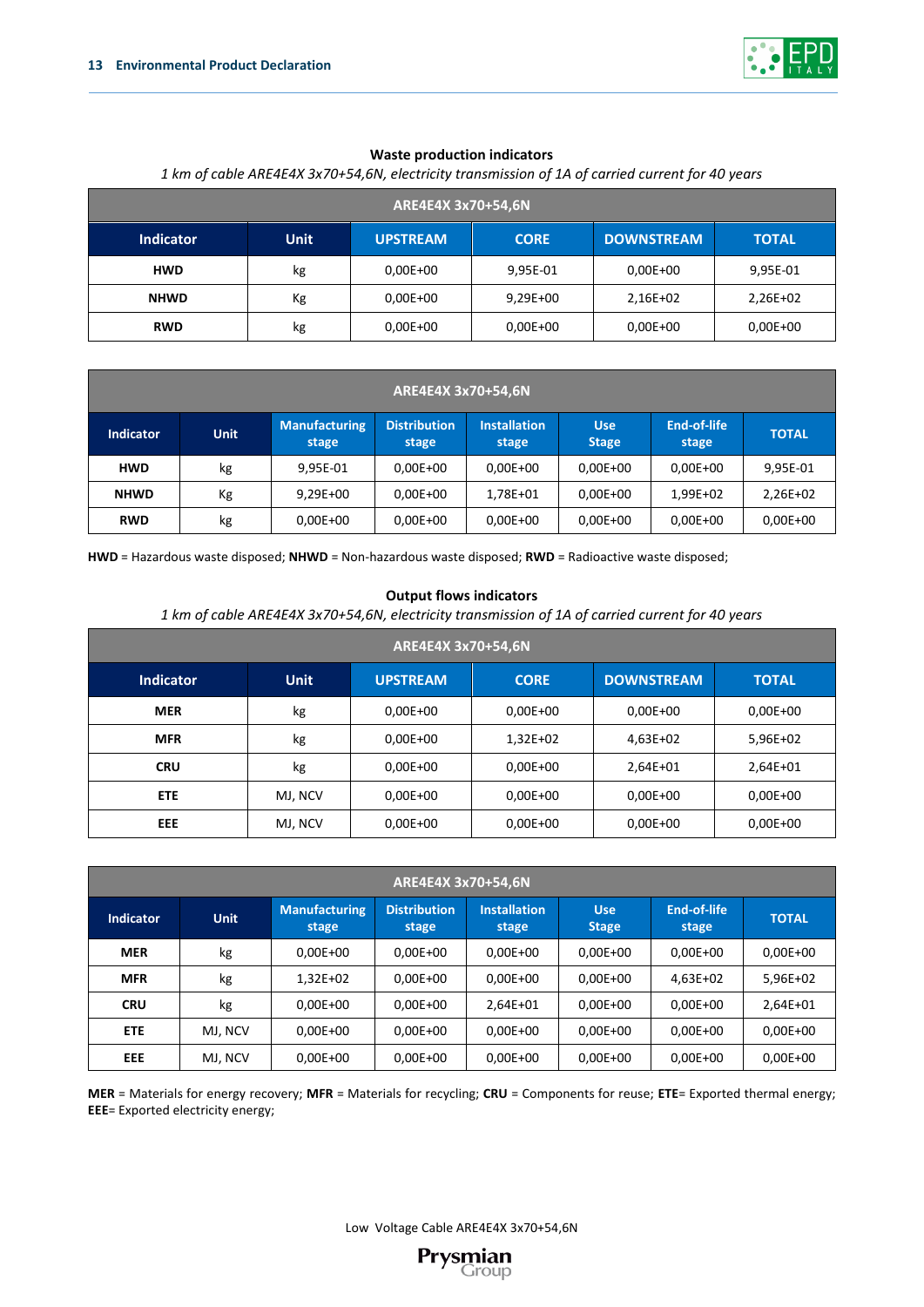

# **6. Interpretation of results**

The environmental impacts of the cable under study, quantified from a life cycle perspective, is largely produced by it's own upstream phase.

Such result depends primarily on the contribution of the manufacturing processes and prcurement of raw materials in the supply chain. The production of such materials, mainly aluminum and plastics, generates relatively high environmental impacts throughout the overall life cycle of the cable.



**Figure 1.** Environmental Impact Assessment of the cable ARE4E4X 3x70+54,6N

The downstream phase, including distribution, installation, use and maintenance and end of life, contributes for around the 20% to the GWP-fossil indicator. The Core phase, on the other hand, contributes very little to environmental impacts because of the low use of energy carriers.

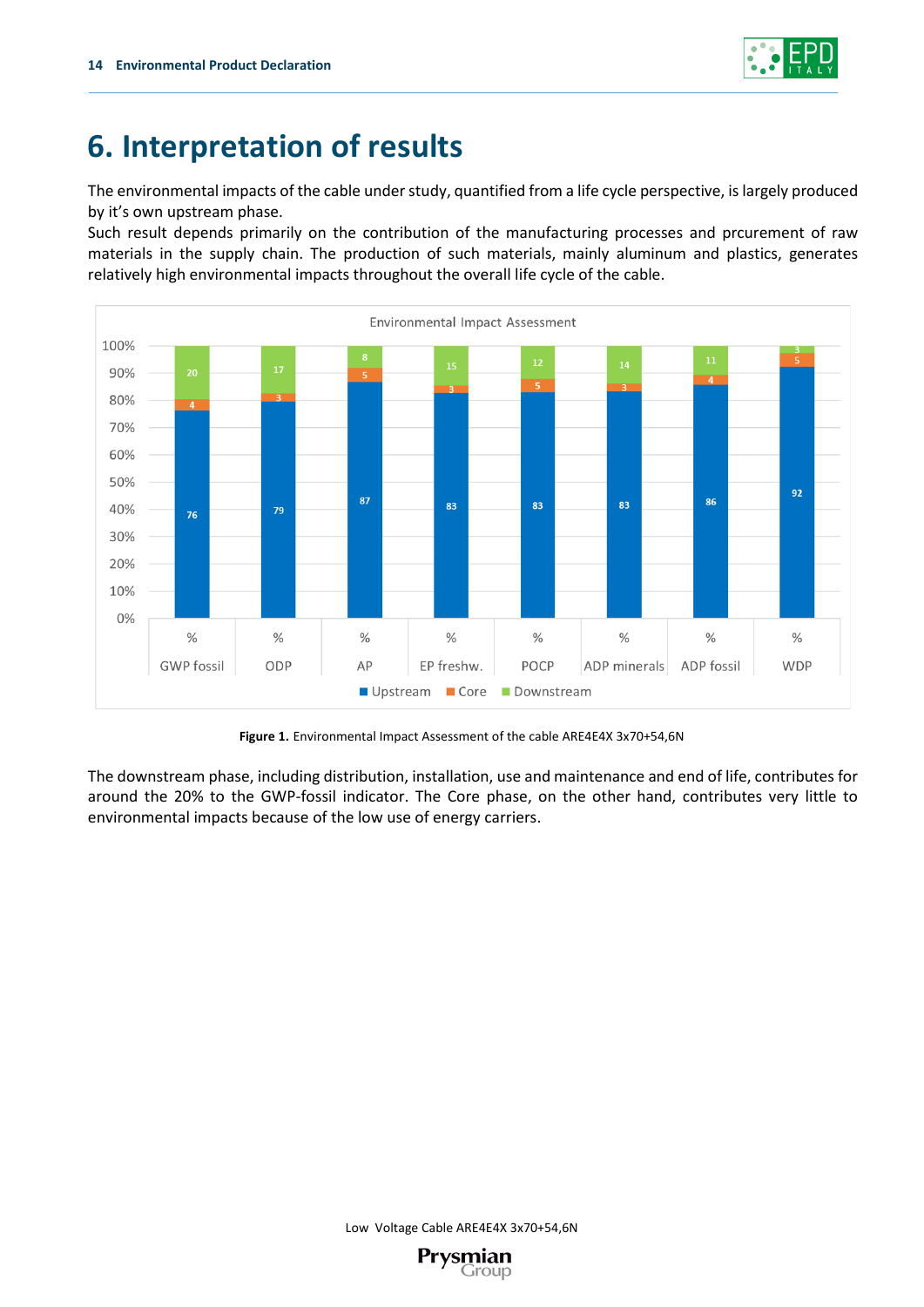

# **7. LCA calculations**

## Reference Service Life (RSL)

An average RSL of 40 years is used for the LCA calculations.

## Exclusions from system boundaries

The construction, maintenance and decommissioning of infrastructures (buildings and machinery) as well as the occupation of industrial land were not considered in the LCA study.

## Cut-off rules

All relevant input and output flows of matter and energy included within the system boundaries were considered.

In compliance with the PCR EPD Italy n.016 chapter 4.2.3.9, the following flows were excluded without any cut-off criteria:

- production, use and disposal of raw materials packaging
- external devices necessary for the installation of the cable itself
- material and energy flows related to dismantling phase, whenever it is reasonable to assume that dismantling is performed by adopting manual tools.

In compliance with the reference PCR, the materials that compose the product and whose mass does not exceed 2% of the total weight of the product itself can be excluded. However, in this study, no component of the cable was excluded from the analysis, therefore this cut-off threshold was not used.

## Data sources

Primary and site-specific data from records and documentation provided by the Prysmian cable manufacturing plant in Morelena, Portugal were used for the foreground processes.

The primary data used include: cable composition (cable design documentation), transport distances for the supply of raw materials, type and amount of material and energy flows In the assembly phase, packaging materials of the finished product.

For the modeling of the background processes secondary data deriving from international databases (Ecoinvent 3.7.1) were used. Secondary data are related to the manufacture of cable components, the production of energy carriers used in the product system (electricity in the core and downstream modules), the transportation processes and the waste treatment processes.

## Data quality

The data used in the study were subjected to evaluation in order to determine the overall level of data quality underlying the quantification of the environmental performances.

The quality assessment was conducted separately both for primary and secondary data by calculating a Data Quality Rating (DQR). For each primary and secondary data a quality level was assigned related to the following criteria:

- Completeness: all the main flows of matter and energy have been fully quantified and included in the study; the flows excluded from the analysis are identified in the Cut-off rules section.
- Time representativeness: the primary data used refer to the year 2020. The secondary data are taken from the ecoinvent 3.7.1 environmental database released in 2020.

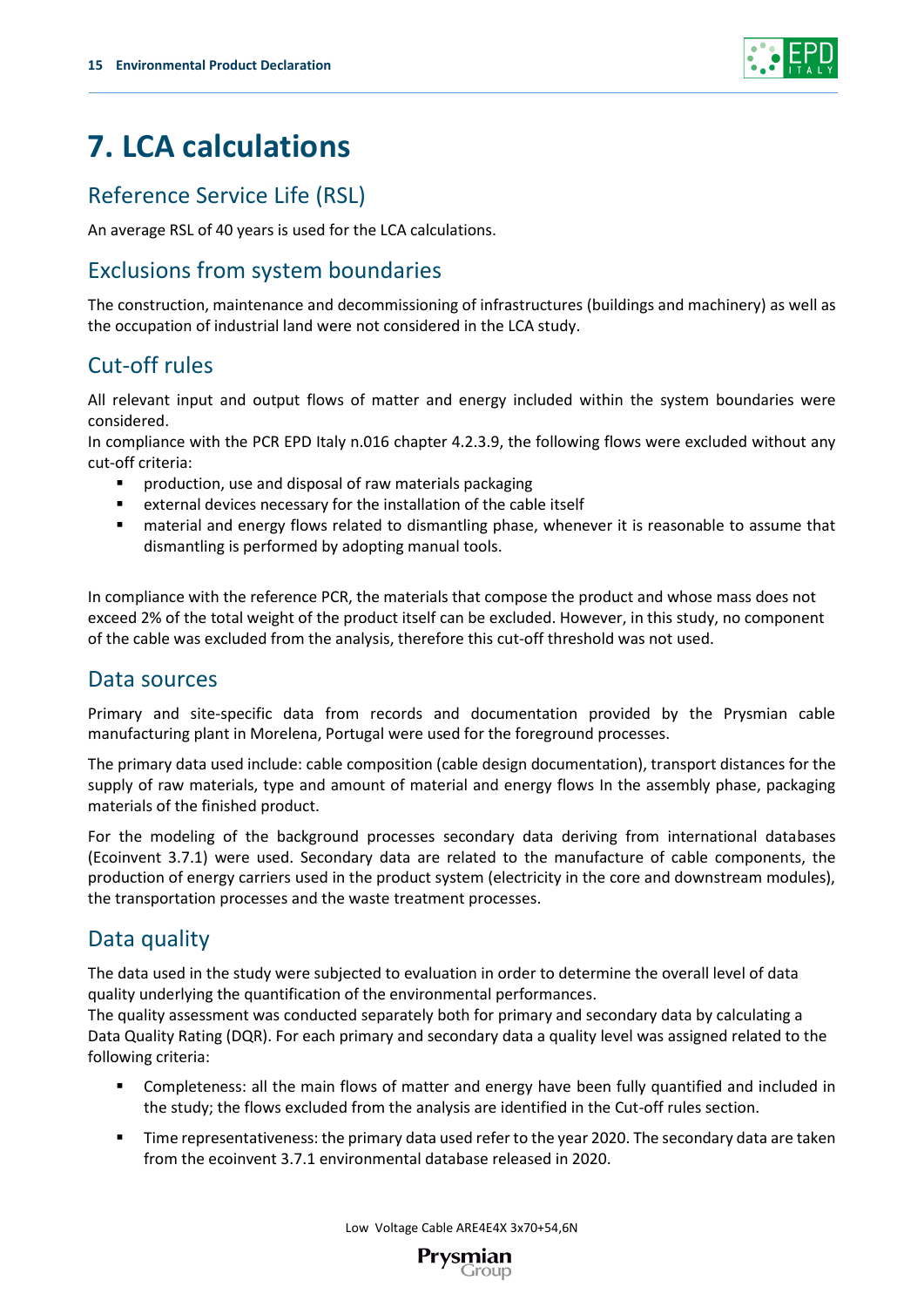

- Geographic representativeness: primary site-specific data were used for the cable assembly processes; for the secondary data, datasets were selected from databases consistent with the geography of the processes studied, whenever this was known.
- Technological representativeness: the primary data used represent the specific production technology of the product under study. For the secondary data taken from the database, reference was made to the most representative technology for the processes in question, where this is known.

The average data quality level is Good for primary data and Fair for secondary data.

## Allocations

In the context of multifunctional processes allocation procedures were used in accordance with the provisions of EN 50693: 2019.

The main allocations made are:

- **•** energy consumption in the cable assembly phase: the specific consumptions for the product under study were quantified by allocating the aggregate consumption of the Energy Unit of the plant according to the mass production share of the cable under study with respect to the total mass production of the plant.
- water consumption and waste production in the cable assembly phase: allocation of the total production of waste of the Energy Unit of the plant according to the mass production share of the cable under study with respect to the total mass production of the plant.
- air emissions during assembly phase: methane emissions (degassing) allocated on the basis of the specific weight of the compound (insulator and semiconductor) for each cable.

## Life Cycle Impact Assessment

The methods used for calculating the potential environmental impact indicators are those defined by the standard EN 15804: 2019.

For the characterization factors, the European Commission JRC factors were applied, available at: <https://eplca.jrc.ec.europa.eu/LCDN/developerEF.xhtml>

## Software and Database

The software used for the LCA calculations is OpenLCA. The database used for process modeling is ecoinvent 3.7.1.

## Distribution scenario

The distribution of the cable from the Prysmian production plant to the destination / use site was modeled using a scenario built on the basis of specific and representative Prysmian projected data. Within this scenario, a transport by road and average distance of approximately 2600 km is considered.

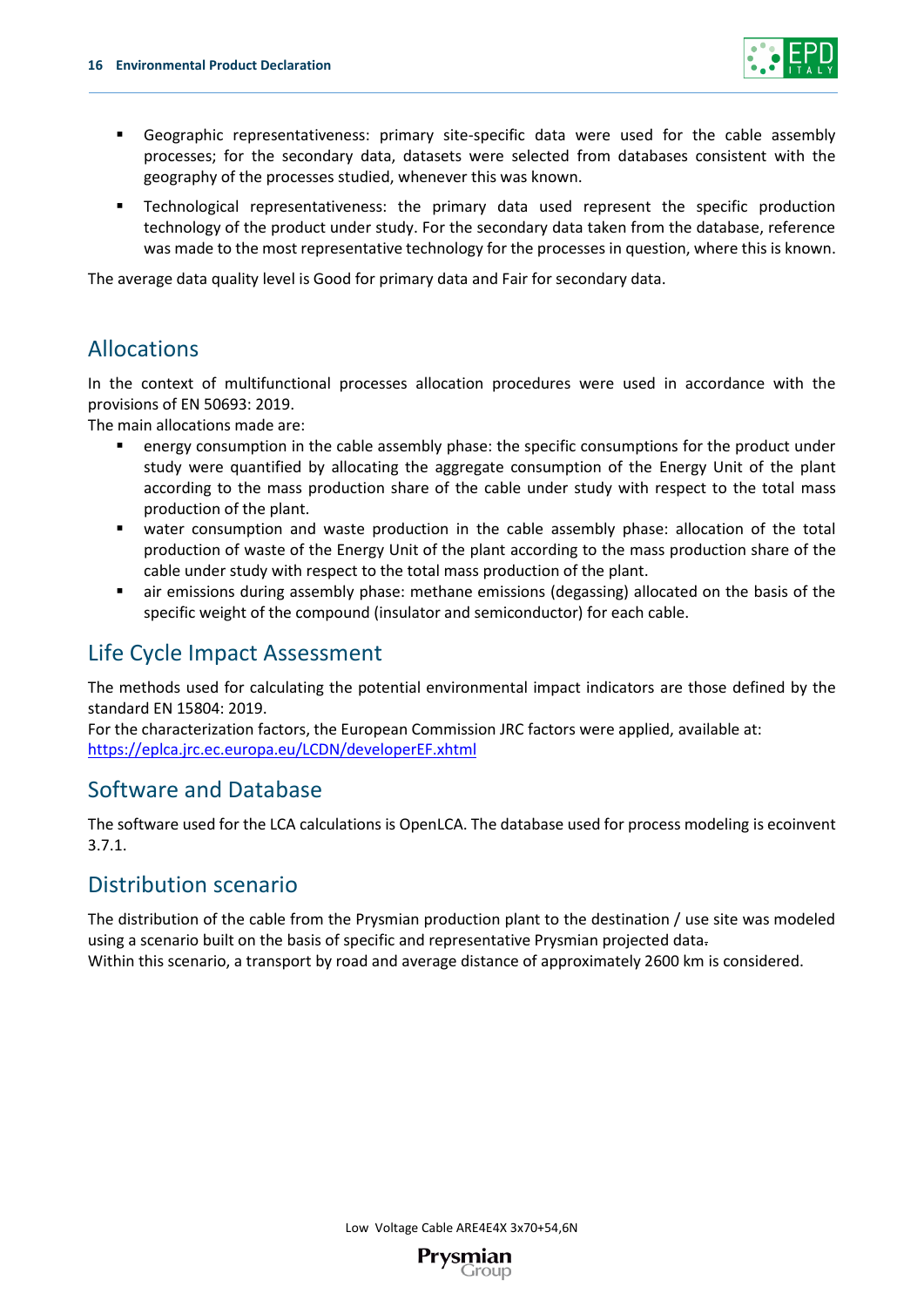

## Use phase scenario

The use phase includes the environmental impacts associated to the electricity deriving from the cables during their operation.

The electricity losses are directly proportional to the square of the intensity of the transmitted current, expressed in Ampere (A), according to the following formula:

$$
E_{use} (J) = R_{linear} * I^2 * RSL
$$

where:

Euse is the dissipated energy

R<sub>linear</sub> is the linear resistivity value of the cable, expressed in  $\Omega$  / km

I<sup>2</sup> is the carried current value, expressed in A

RSL is the Reference Service Life (RSL) of the cable, expressed in seconds.

Since the actual intensity of the transmitted current is not known, a value of 1 A was used in the use phase modeling, as required by the EPDItaly PCR 016.

The parameters for the use-phase scenario are summarized as follows:

| Parameter                     | Unit         | ARE4E4X 3x70+54,6N |  |
|-------------------------------|--------------|--------------------|--|
| Linear resistivity            | $\Omega$ /km | 0.443              |  |
| <b>Reference Service Life</b> | vears        | 40                 |  |
| <b>Current valure</b>         |              |                    |  |

For the modeling of power generation in the use phase, an average mix for Portugal market taken from ecoinvent database has been used.

## End of Life scenario

The End of life scenario is defined on the basis of the following assumptions:

- recovery of the dismissed cable (100% of recovered cable)
- dismissed cable transportation from the installation site to the waste treatment site: 300 km by truck
- pre-treatment of the cable through granulation
- material recovery for 70% of aluminum
- landfill for 30% of aluminum
- incineration of plastic and rubber fractions